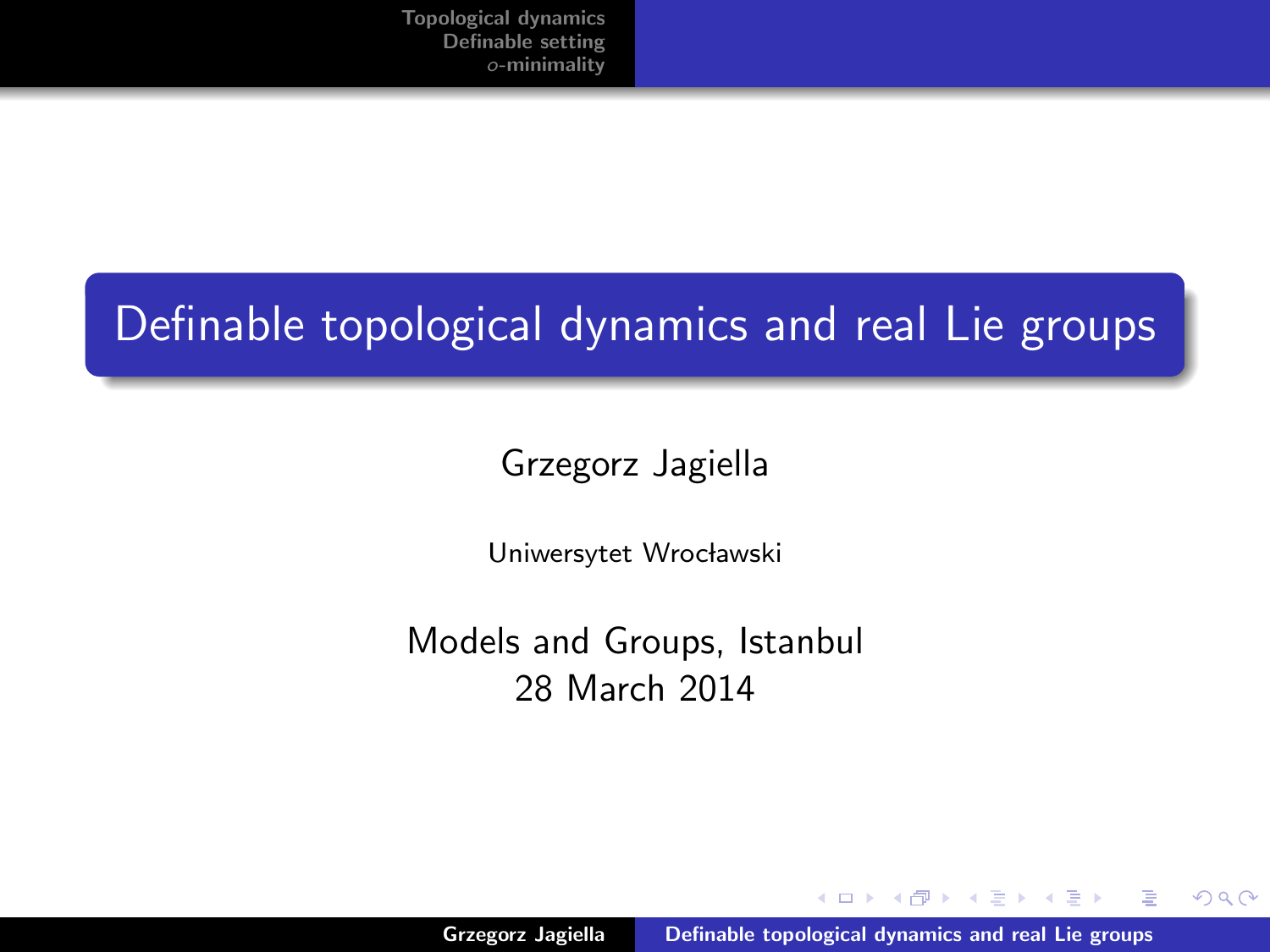# <span id="page-1-0"></span>Topological dynamics

(Ellis, ...)

A point transitive G-flow is an action of the group G on a compact Hausdorff space  $X$  by homeomorphisms such that  $X$ contains a dense G-orbit.

Let  $X$  be a point-transitive  $G$ -flow. Every  $g \in G$  determines a homeomorphism  $\pi_g \in X^X$ .

Let  $E(X) = \mathrm{cl}\{\pi_{\sigma} : g \in G\}.$ This is a compact subspace of  $X^X$  and itself a (point-transitive) G-flow  $((g \cdot f)(x) = f(g^{-1} \cdot x)).$  $(E(X), *)$  is a semigroup (where  $*$  is the function composition). It is called the **Ellis semigroup** of the flow  $(G, X)$ .

イロメ マ桐 メラミンマチャ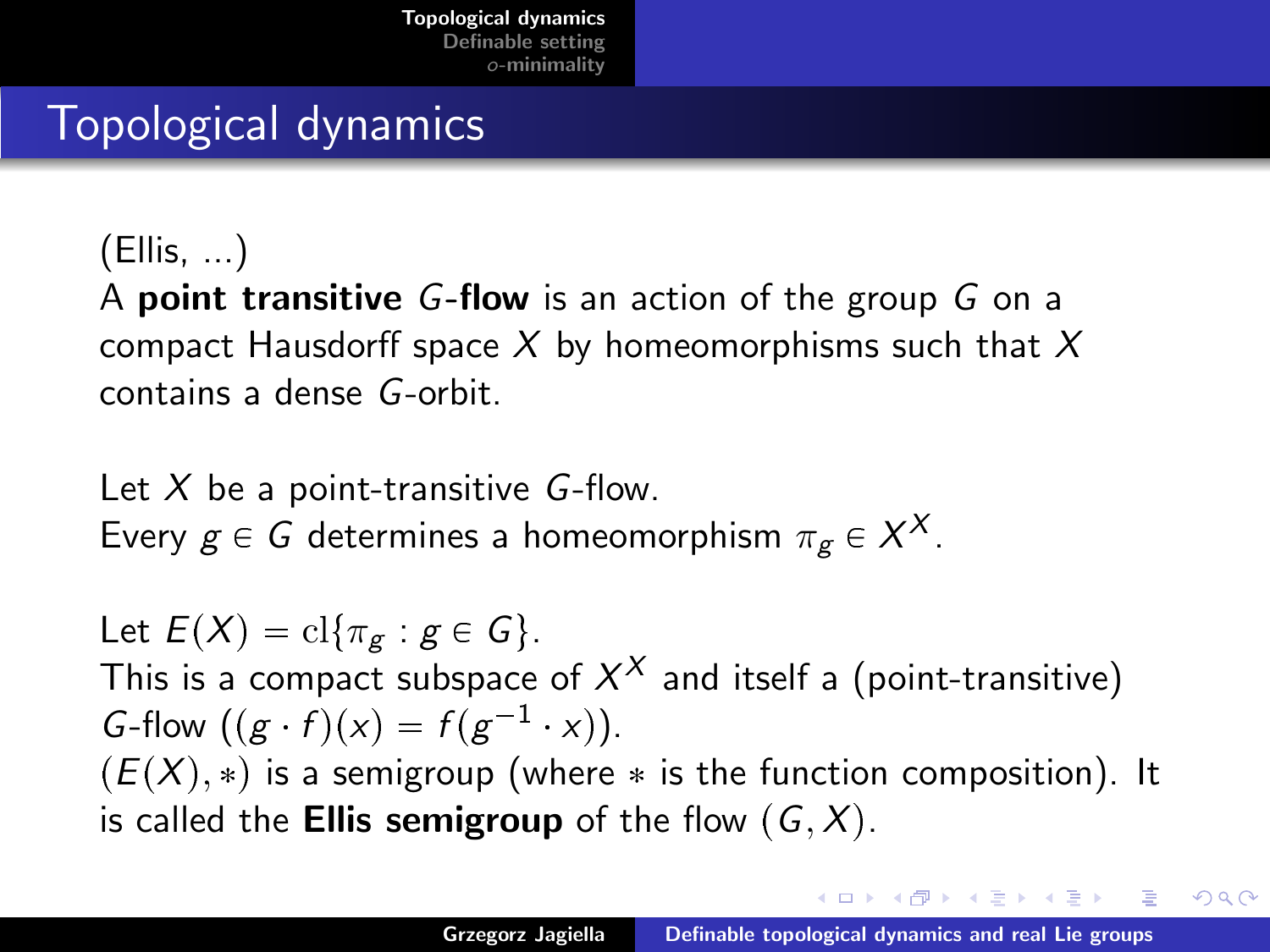# Topological dynamics

Important objects associated with  $E(X)$ :

- Algebraic: minimal (left) ideals,
- Topological: minimal subflows (minimal nonempty closed G-invariant subsets).

minimal ideals  $=$  minimal subflows

 $4.17 \times$ 

マーティ ミュマミン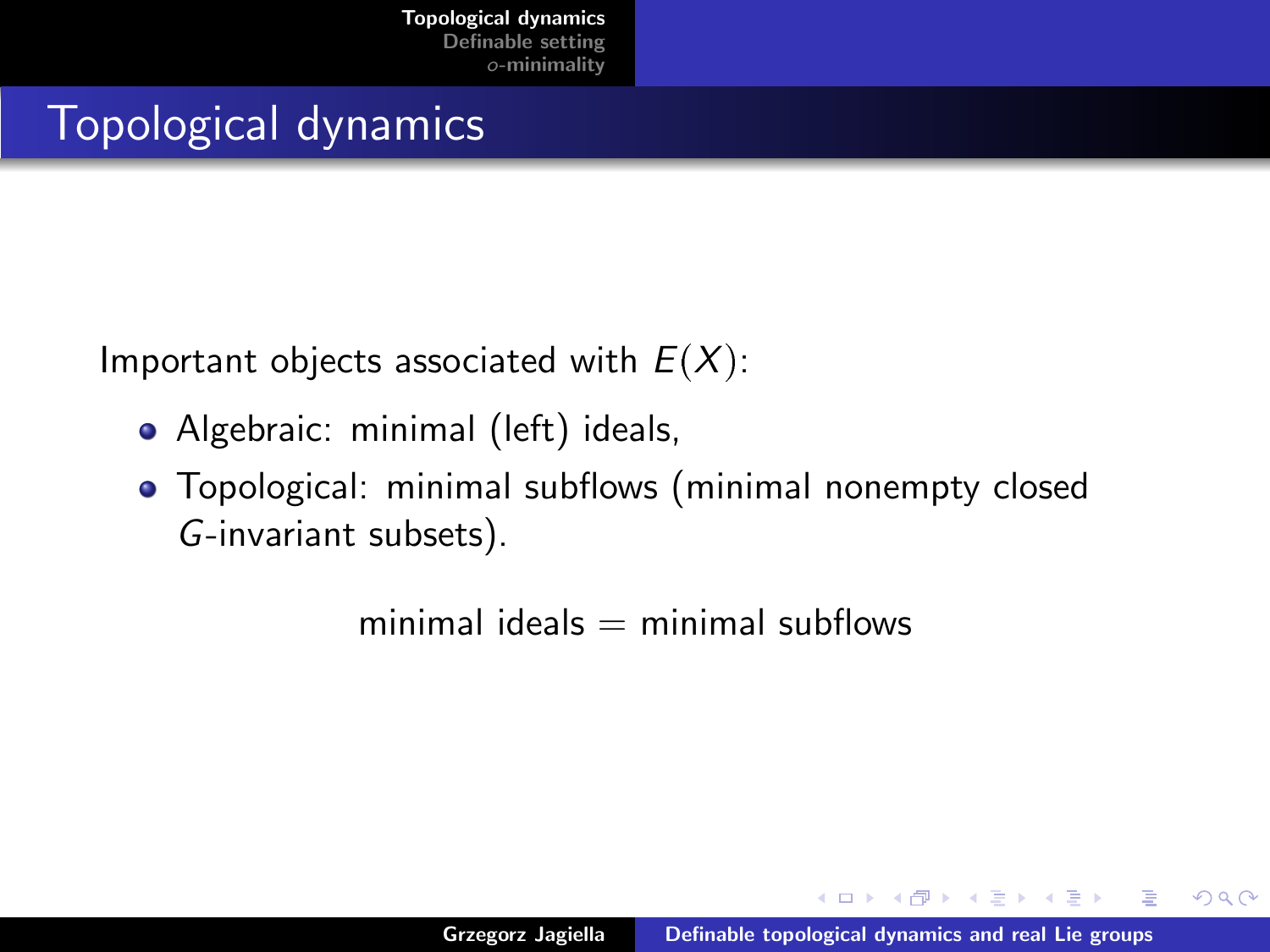## Properties of minimal ideals

For every minimal subflow I of  $E(X)$ ,  $I = \text{cl}(Gp)$  for any  $p \in I$ 

A  $p \in E(X)$  such that  $cl(Gp)$  is a minimal subflow of  $E(X)$  is called almost periodic.

K ロ ⊁ K 倒 ≯ K ミ ⊁ K ミ ⊁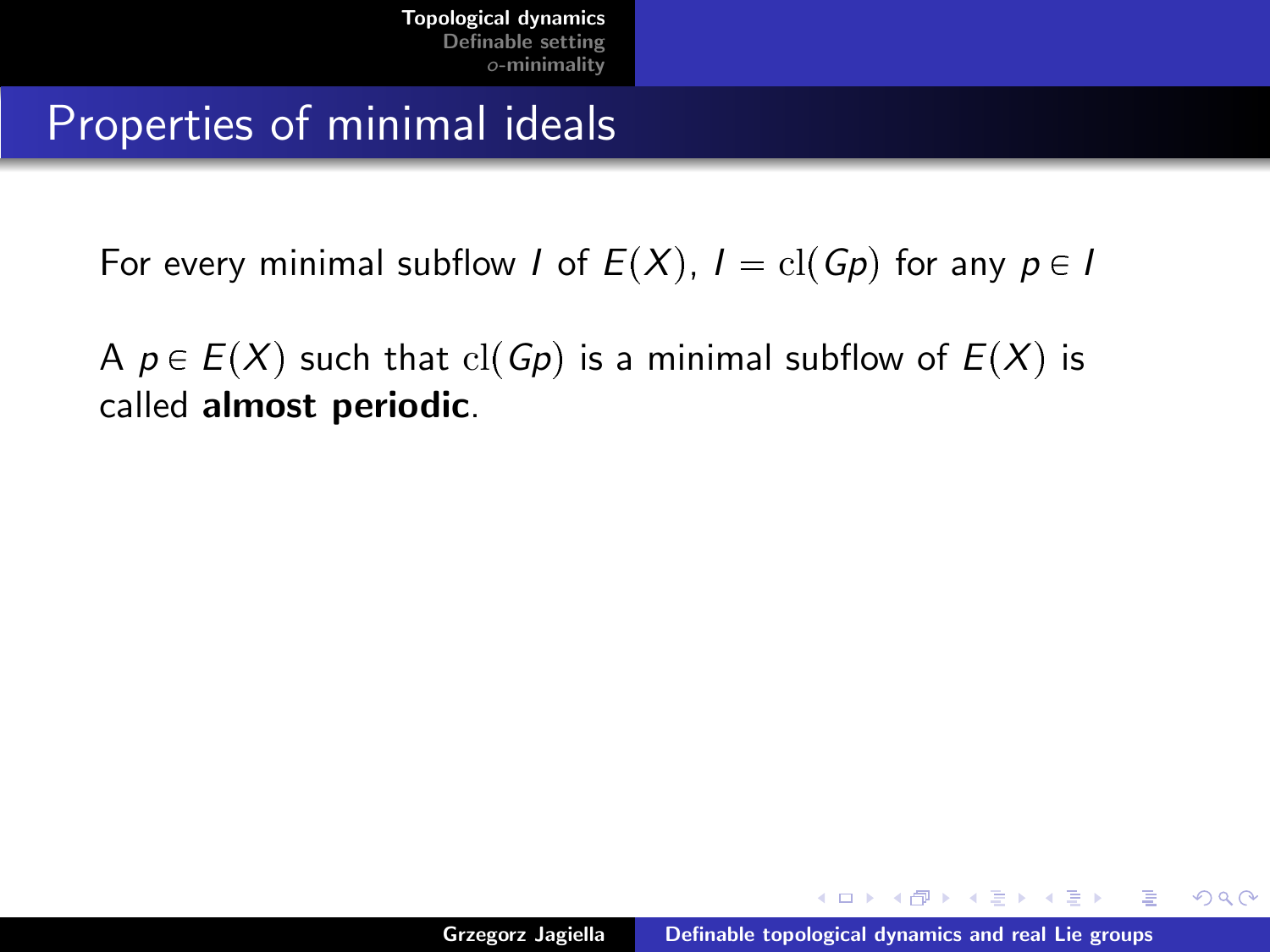## Properties of minimal ideals

For every minimal subflow I of  $E(X)$ ,  $I = \text{cl}(Gp)$  for any  $p \in I$ 

A  $p \in E(X)$  such that  $cl(Gp)$  is a minimal subflow of  $E(X)$  is called almost periodic.

A  $p \in E(X)$  with  $p * p = p$  is called an **idempotent**. Let I be a minimal subflow of  $E(X)$  and let  $J(I)$  be the set of idempotents in I.

We have:

$$
I = \coprod_{u \in J(I)} u * I,
$$

where every  $(u * I, *)$  is a group.

→ 伊 ▶ → ヨ ▶ → ヨ ▶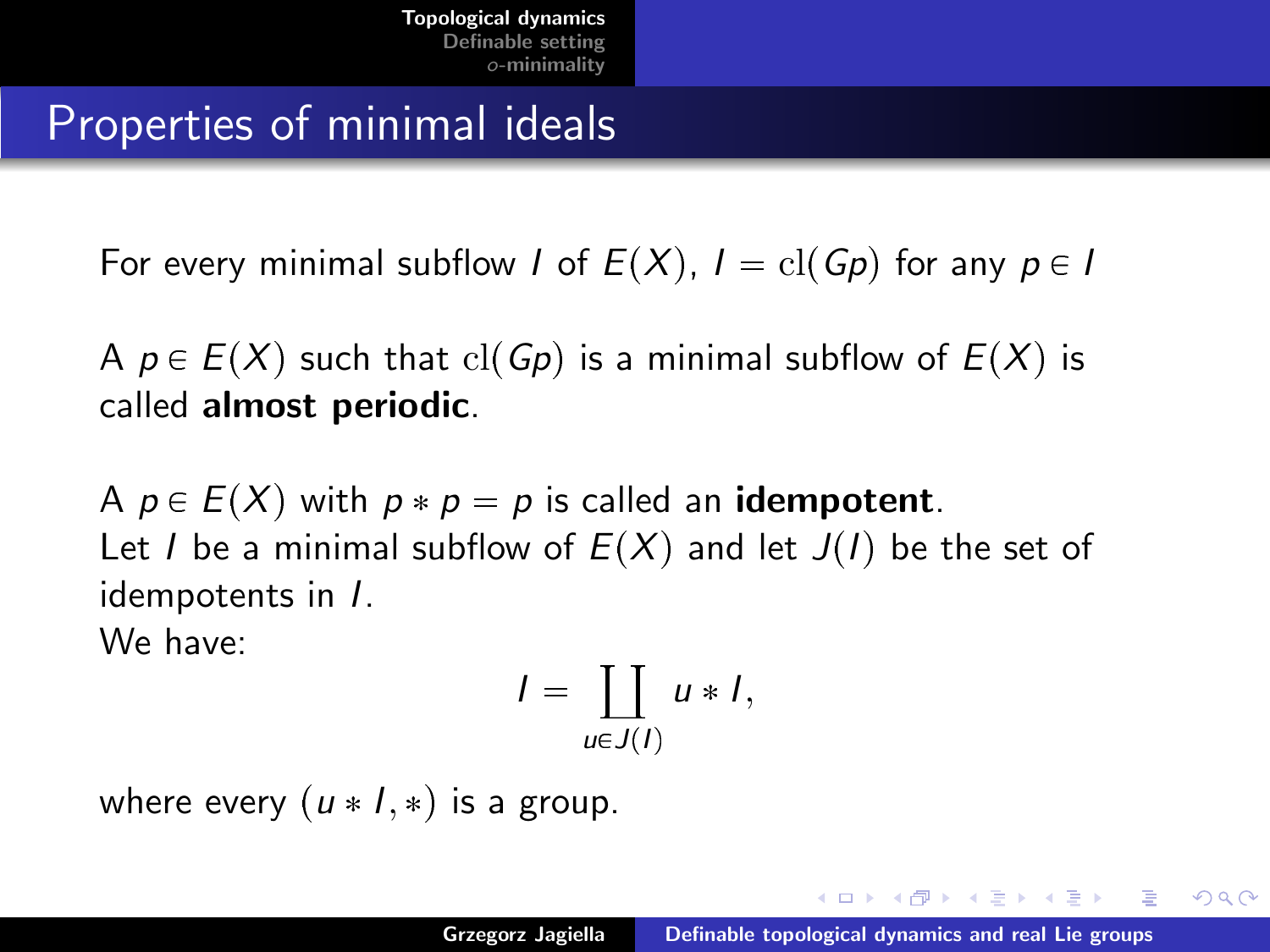## Ideal subgroups

The groups  $(u * I, *)$  are all isomorphic (even for different I's) and called **ideal subgroups** of  $E(X)$ .

Their isomorphism class is called the **Ellis group** (of the flow  $(G, X)$ ).

 $\leftarrow$   $\Box$ 

→ イ団 ト イ ヨ ト イ ヨ ト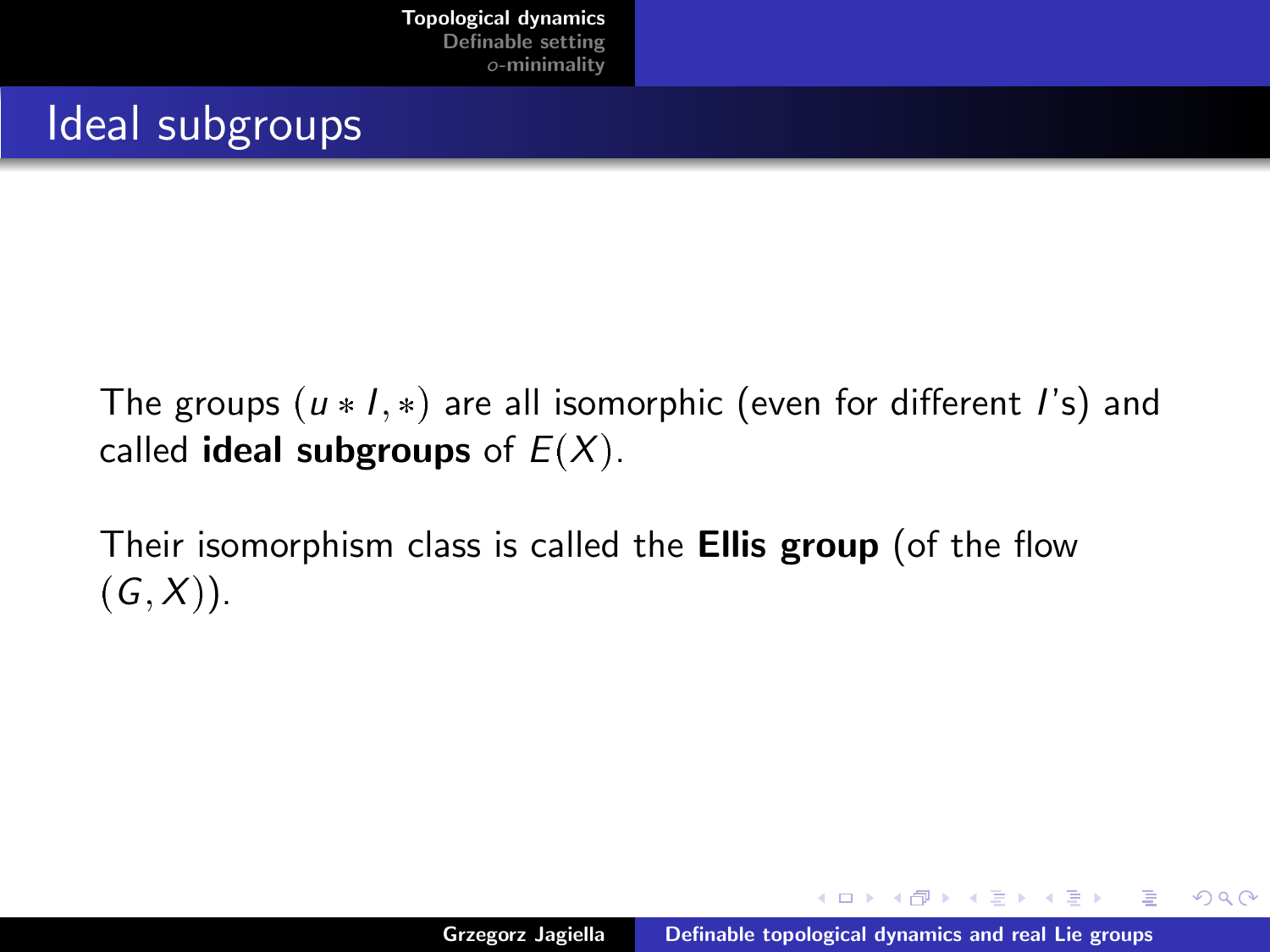## <span id="page-6-0"></span>Definable setting

### (Newelski) Fix a first-order structure M and a sufficiently saturated  $C > M$ . Assume that all types over  $M$  are definable. Let G be a group definable in M.

 $4.17 \times$ 

- イタト イラト イラト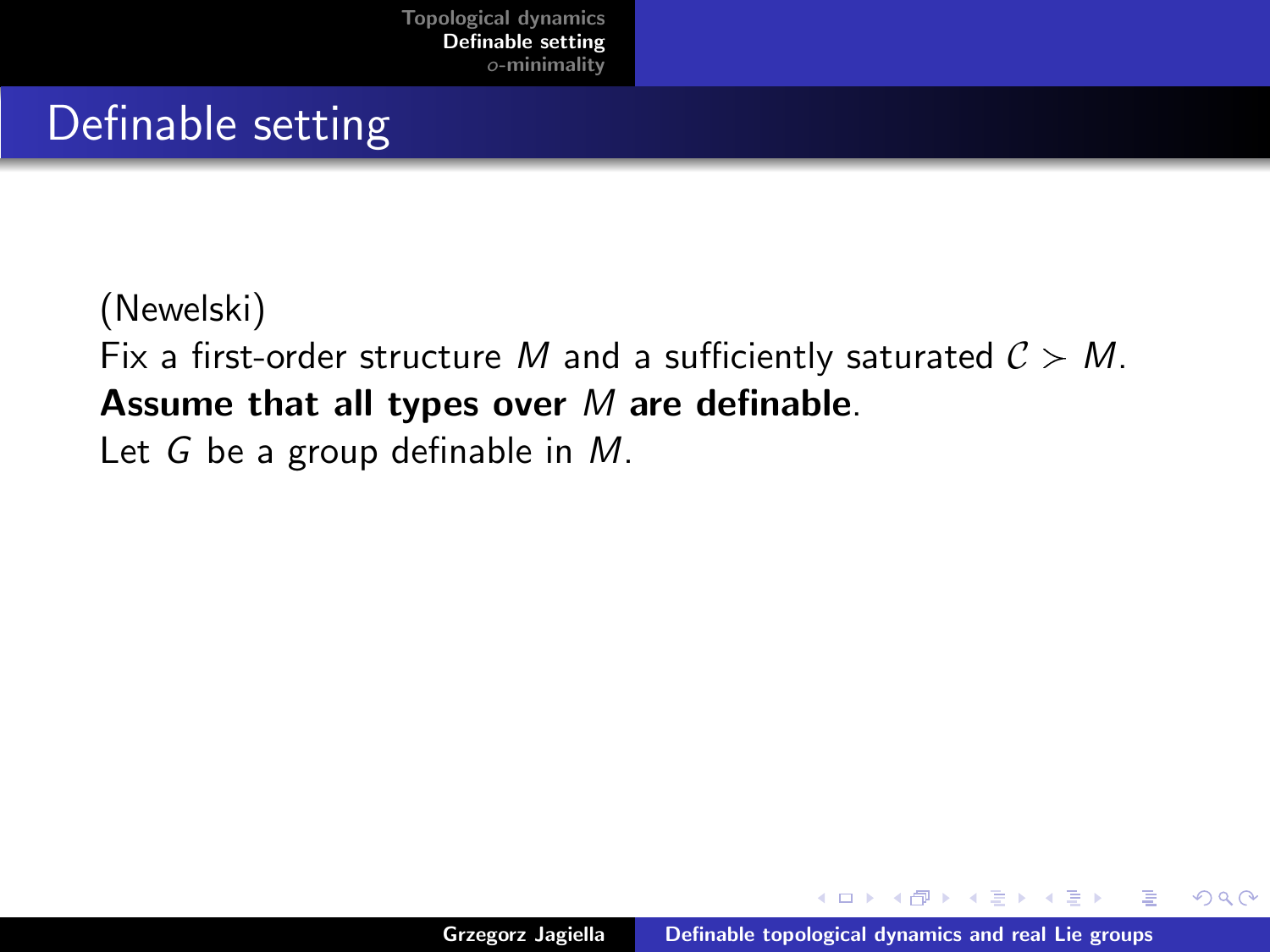## Definable setting

### (Newelski) Fix a first-order structure M and a sufficiently saturated  $C > M$ . Assume that all types over  $M$  are definable. Let G be a group definable in M.

There is a category of **definable**  $G(M)$ -flows: actions of  $G(M)$  on the quotient  $X(\mathcal{C})/E$  where X is M-definable on which  $G(M)$  acts definably and transitively, and  $E$  is a  $G$ -invariant btde relation. This category has the universal object  $S_G(M)$ . It is the definable equivalent of  $\beta G$ .

オタト オミト オミト

へのへ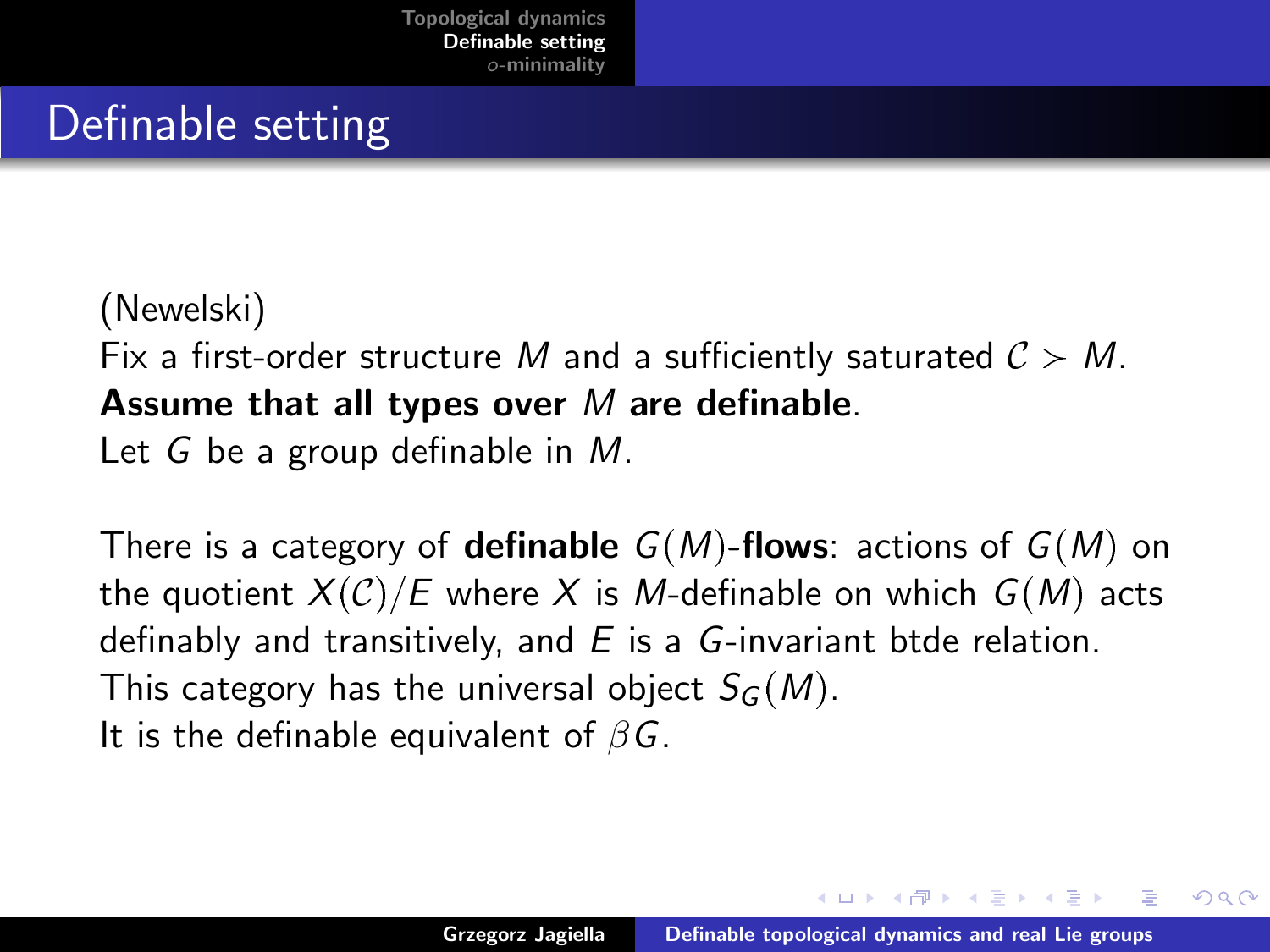# Ellis semigroup

The Ellis semigroup of  $S_G(M)$  turns out to be isomorphic to  $S_G(M)$  itself (this requires definability of types). The semigroup operation on  $S_G(M)$  can be described as follows:

$$
p * q = \text{tp}(a \cdot b/M),
$$

### where  $a = p$ ,  $b \models q$ , and  $tp(b/Ma) \supset q$  is the **heir extension**.

オタト オミト オミト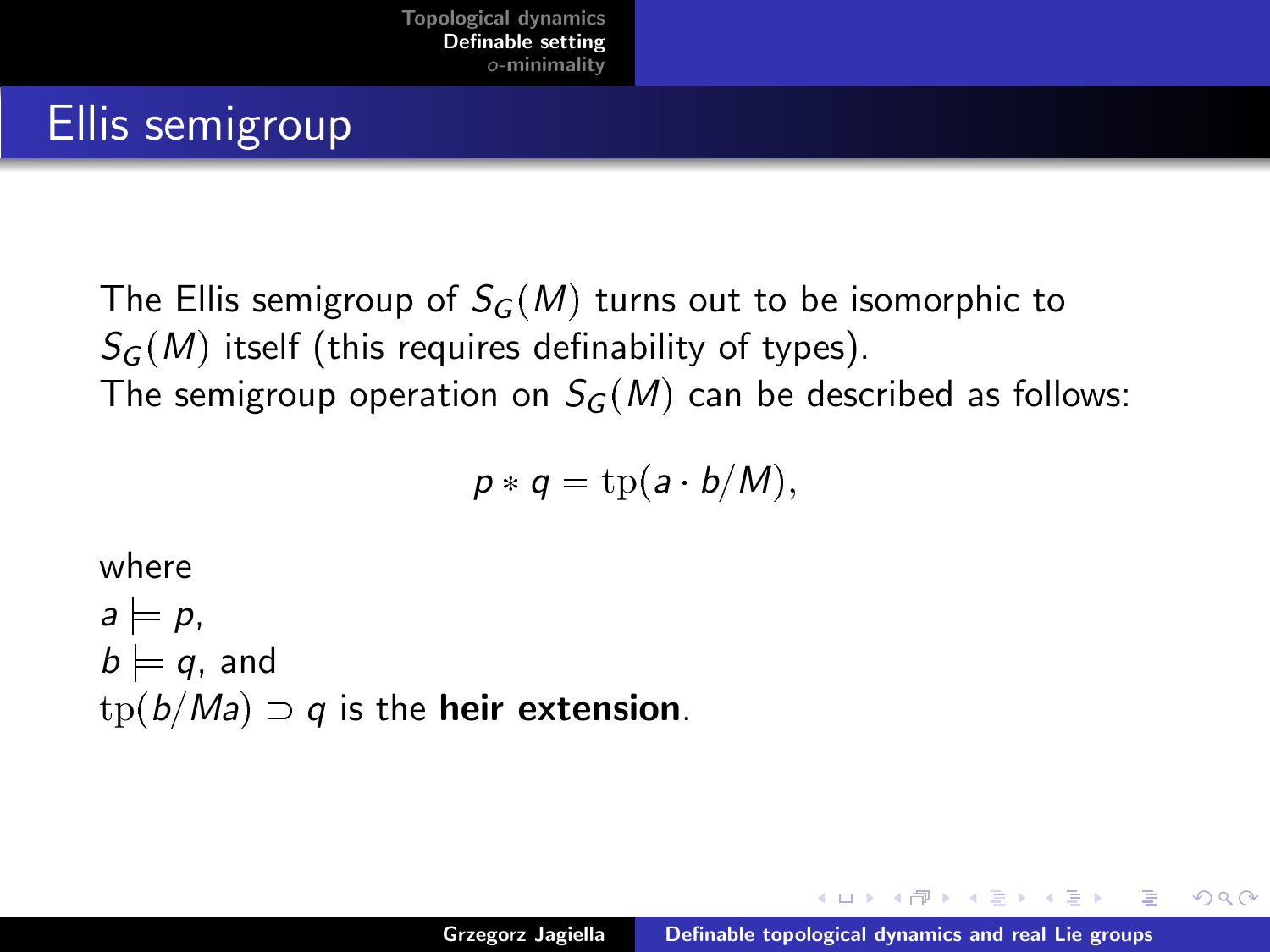## <span id="page-9-0"></span>o-minimality

Recall that a structure  $(M, <, \ldots)$  is o-minimal if  $<$  is dense and linear without endpoints, and every definable subset of  $M$  is a finite union of intervals.

 $4.17 \times$ 

マーティ ミュマミン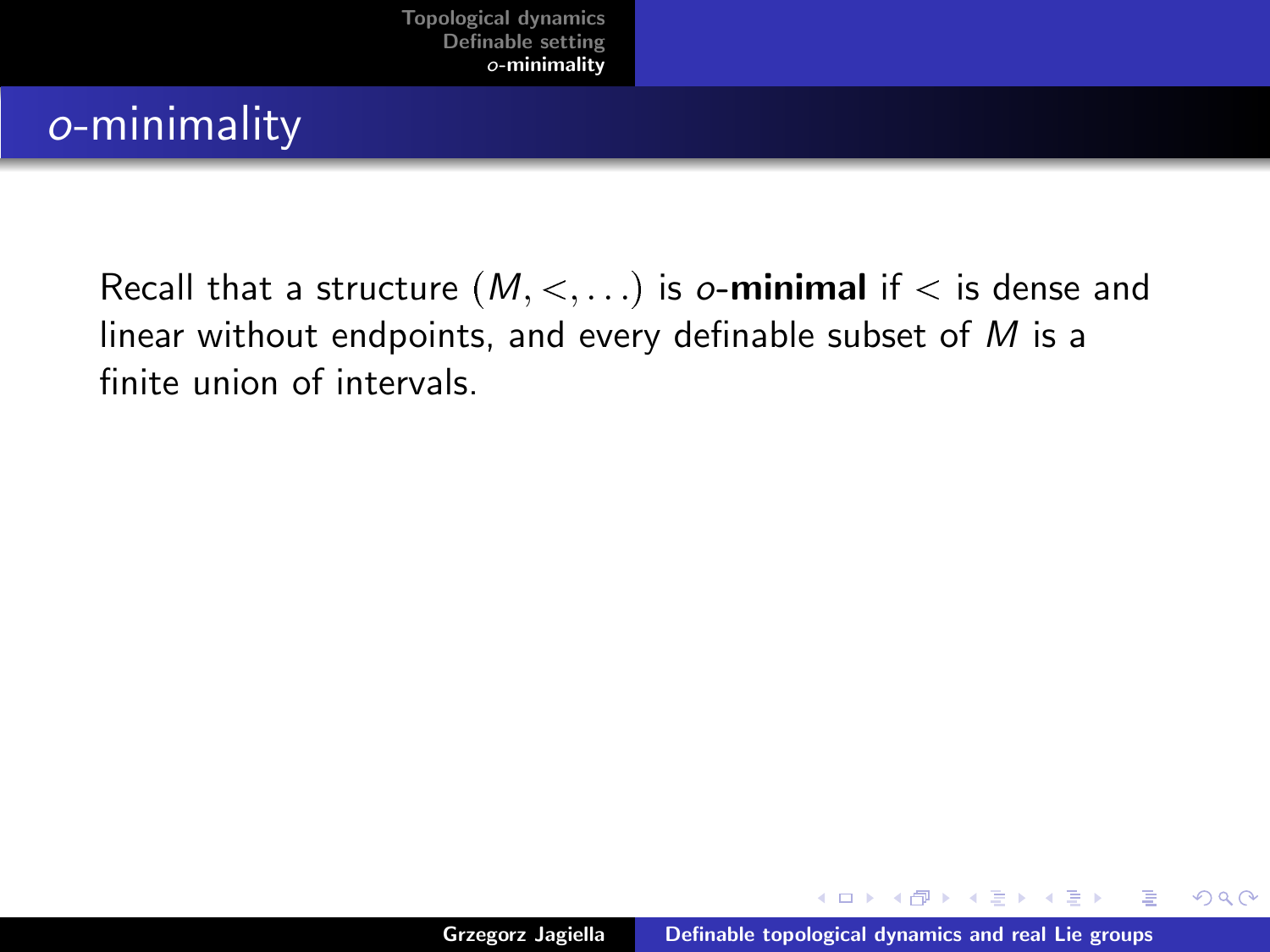## o-minimality

Recall that a structure  $(M, <, \ldots)$  is o-minimal if  $<$  is dense and linear without endpoints, and every definable subset of  $M$  is a finite union of intervals.

Fix  $\mathbb{R} = (\mathbb{R}, +, \cdot, <, \dots)$  and o-minimal expansion of reals. Some properties of  $\mathbb{R}$ :

- $\bullet$  NIP.
- cells and cell decomposition theorem,
- topological dimension (coincides with acl-dimension),
- definability of types.

イロメ マ桐 メラミンマチャ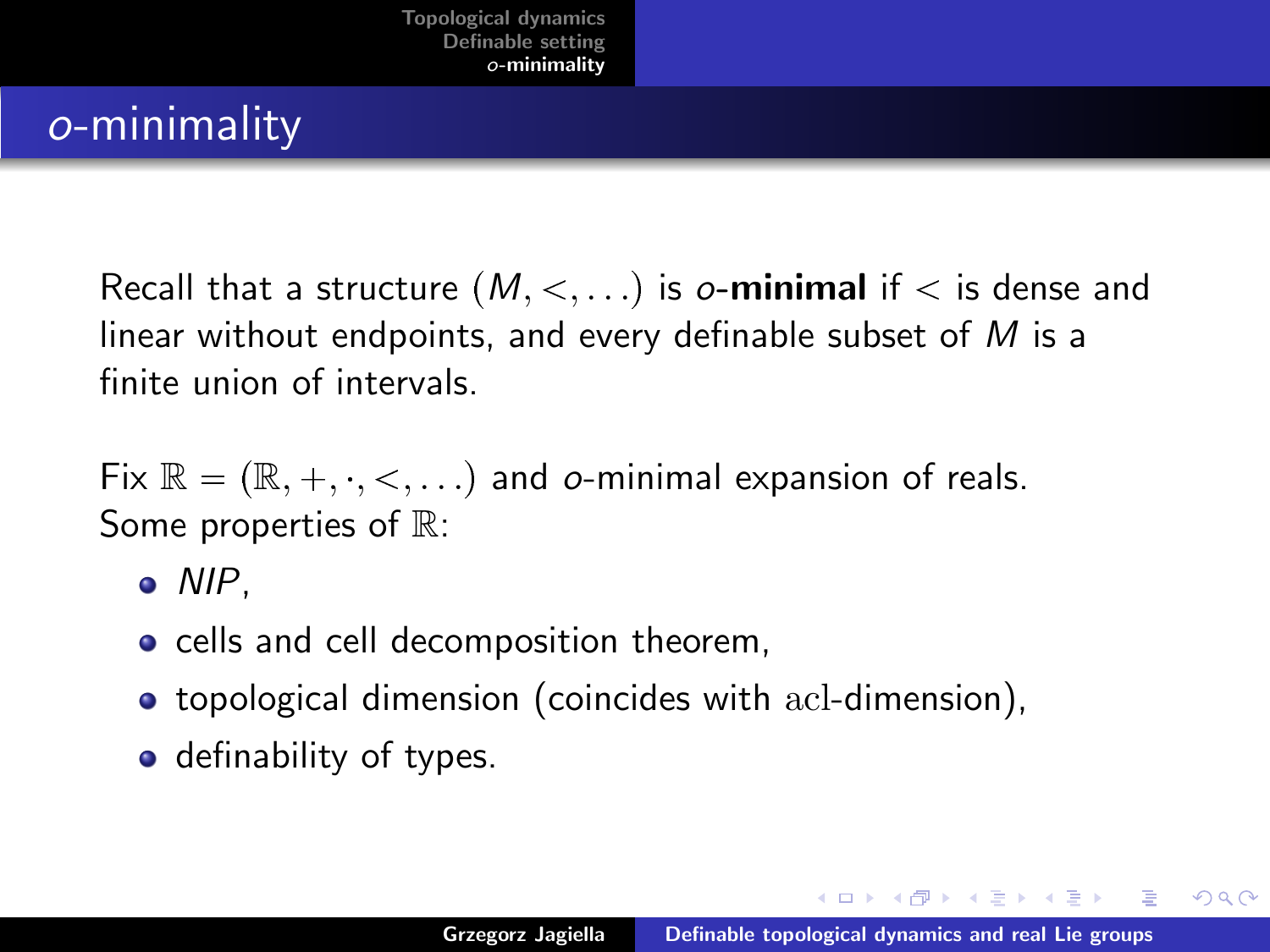[Topological dynamics](#page-1-0) [Definable setting](#page-6-0) o[-minimality](#page-9-0)

## R-definable groups

#### Let G definable in R.

#### Proposition (Pillay)

There is a definable atlas of maps making  $G(\mathbb{R})$  a definable manifold over  $\mathbb R$ , making the group operations continuous (i.e.  $G(\mathbb{R})$  is a real Lie group).

Goal: describe topological dynamics of G.

Two important cases: torsion-free and definably compact.

 $\mathcal{A}$  and  $\mathcal{A}$  . The set

へのへ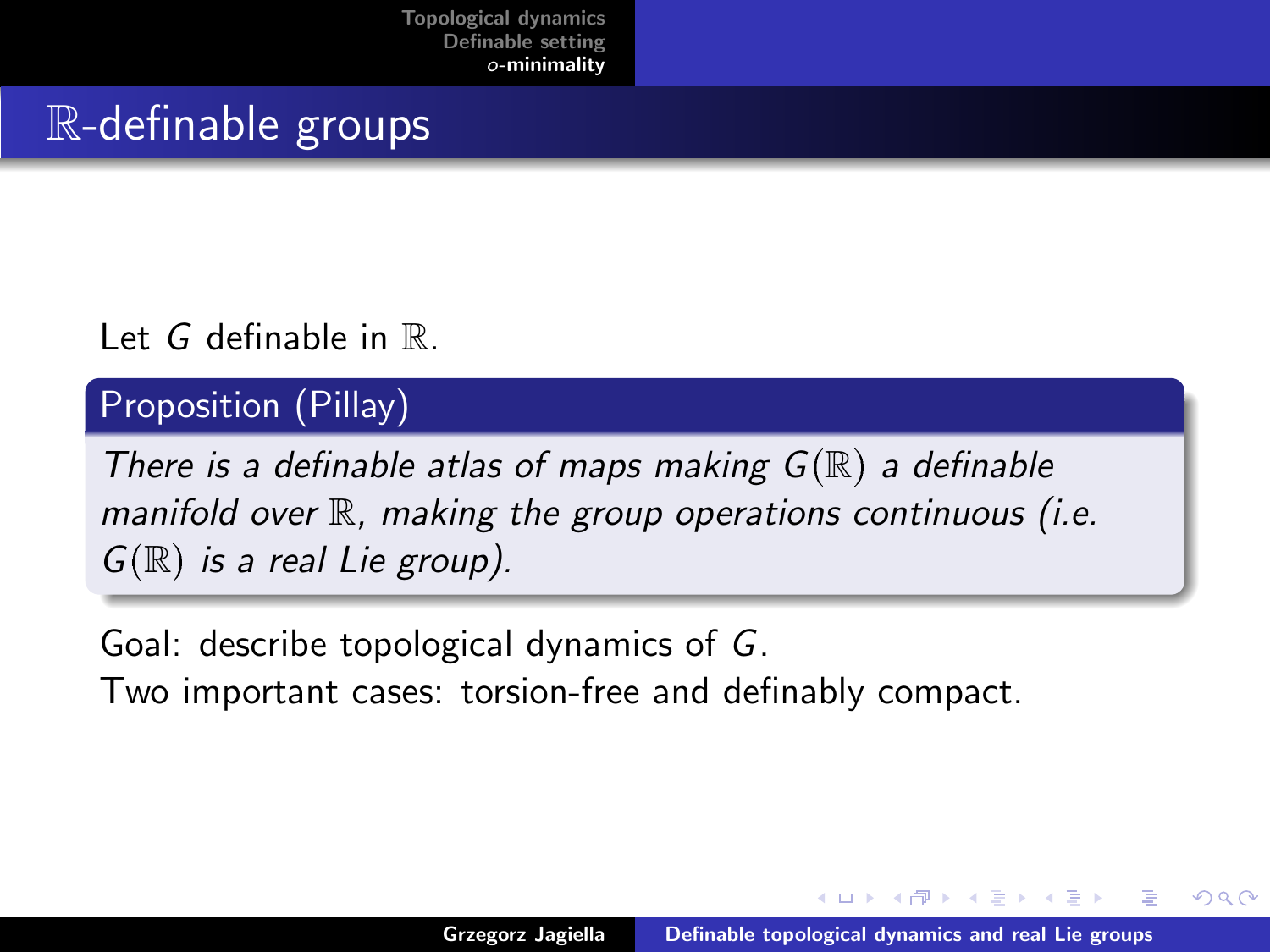## Topological dynamics: torsion-free case

Let G be torsion-free. This case is straightforward:

Proposition (Conversano, Pillay)

There is a  $G(\mathbb{R})$ -invariant type p in  $S_G(\mathbb{R})$ .

That is,  $S_G(\mathbb{R})$  has a one-point minimal subflow.

メタトメ ミトメ ミト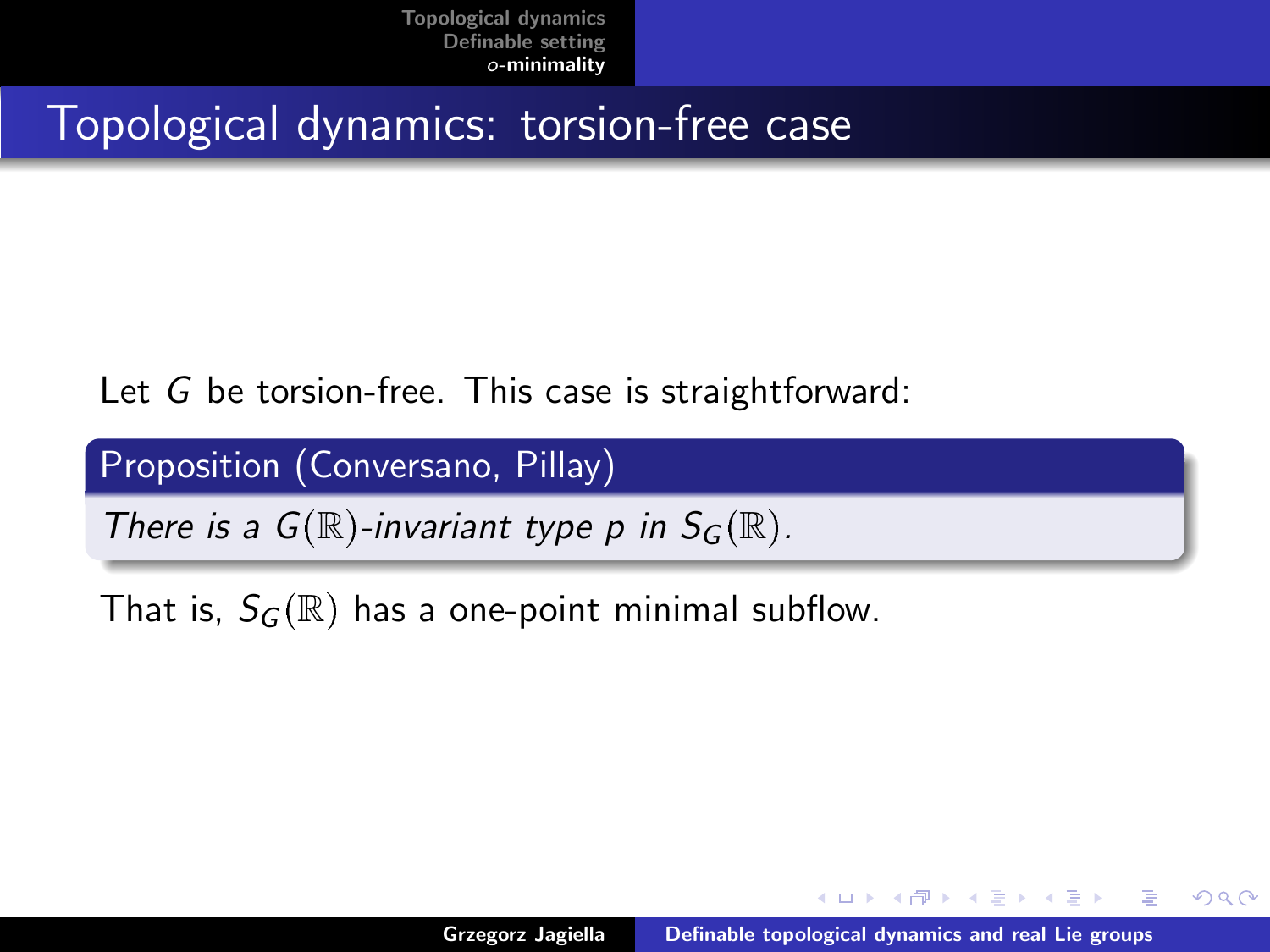## Topological dynamics: definably compact case

Let G be definably compact. Newelski gave a full description of  $(G(\mathbb{R}), S_G(\mathbb{R}))$ :

- $\bullet$   $S_G(\mathbb{R})$  contains the unique minimal flow  $Gen_K(\mathbb{R})$  consisting of all generic types in G.
- The Ellis group of  $(G(\mathbb{R}), S_G(\mathbb{R}))$  is isomorphic to  $G(\mathbb{R})$ .
- An ideal subgroup of  $S_G(\mathbb{R})$  is a selector of  $S_G(\mathbb{R})/$  ker(st).
- Detailed description of the semigroup operation.

イロメ マ桐 メラミンマチャ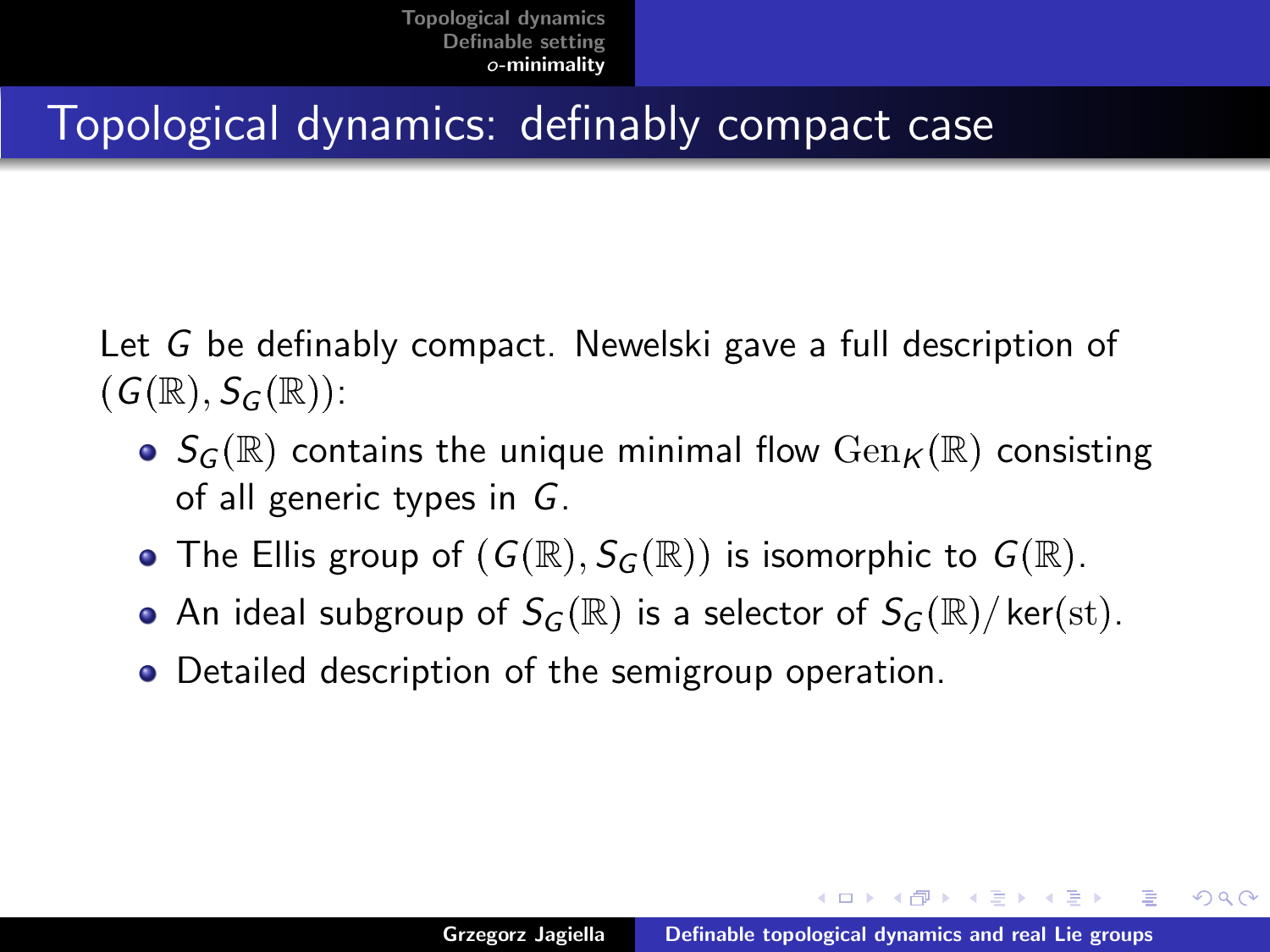## Compact-torsion-free decomposition

#### **Definition**

Let  $G$  be definable. We say that  $G$  has a **definable** compact-torsion-free decomposition if there is a definable, definably compact  $K < G$  and a definable, torsion-free  $H < G$ such that  $K \cap H = \{e\}$  and  $G = KH$ .

 $\leftarrow$   $\Box$ 

- オート オート オート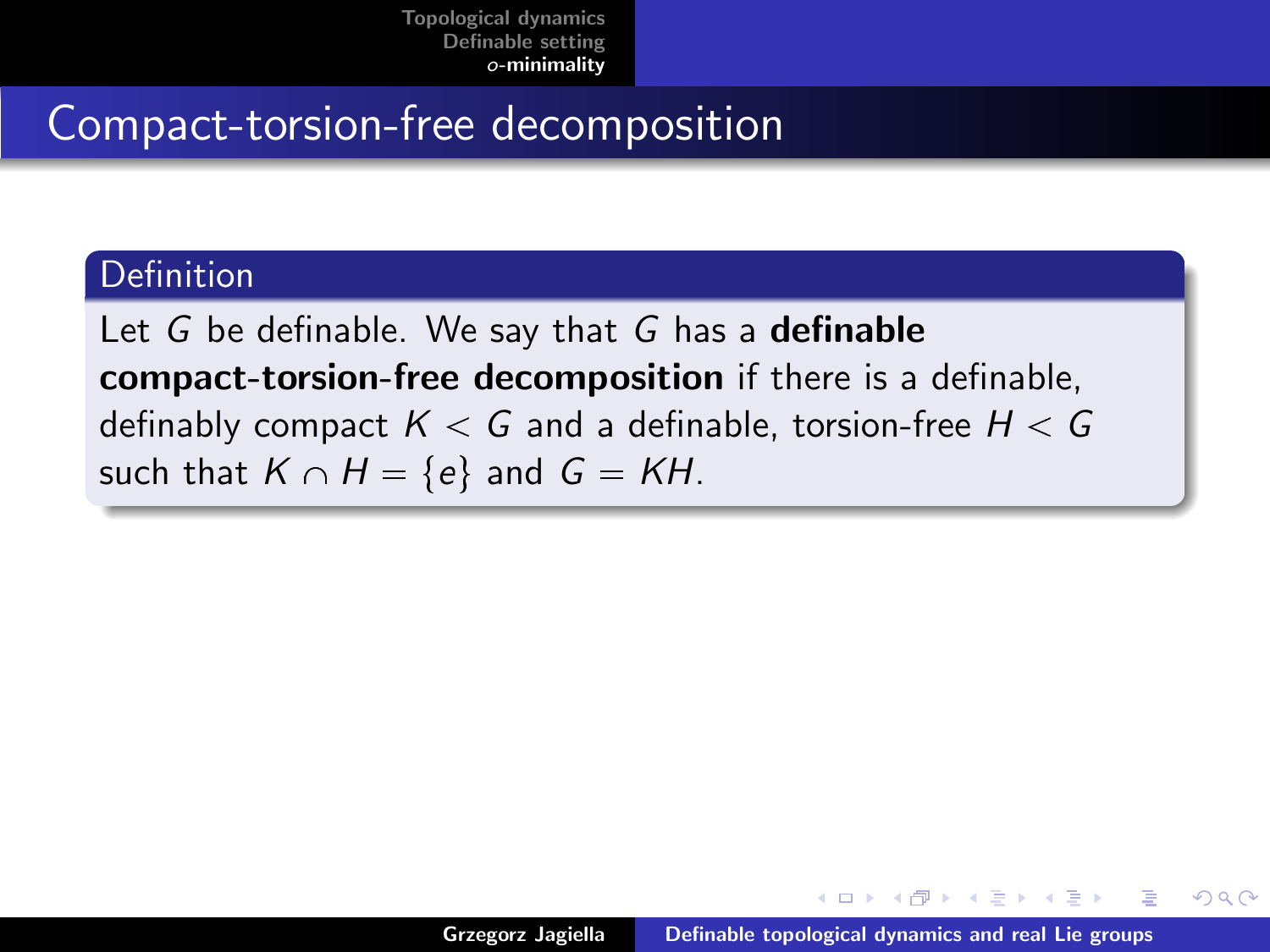# Compact-torsion-free decomposition

#### **Definition**

Let  $G$  be definable. We say that  $G$  has a **definable** compact-torsion-free decomposition if there is a definable, definably compact  $K < G$  and a definable, torsion-free  $H < G$ such that  $K \cap H = \{e\}$  and  $G = KH$ .

#### Proposition (Conversano)

There is a definable, central subgroup  $A(G) < G$  such that  $G/A(G)$  has a definable compact-torsion-free decomposition, and is the maximal quotient with this property.

In particular, definable semisimple groups have this decomposition.

K ロ ⊁ K 倒 ≯ K ミ ⊁ K ミ ⊁

へのへ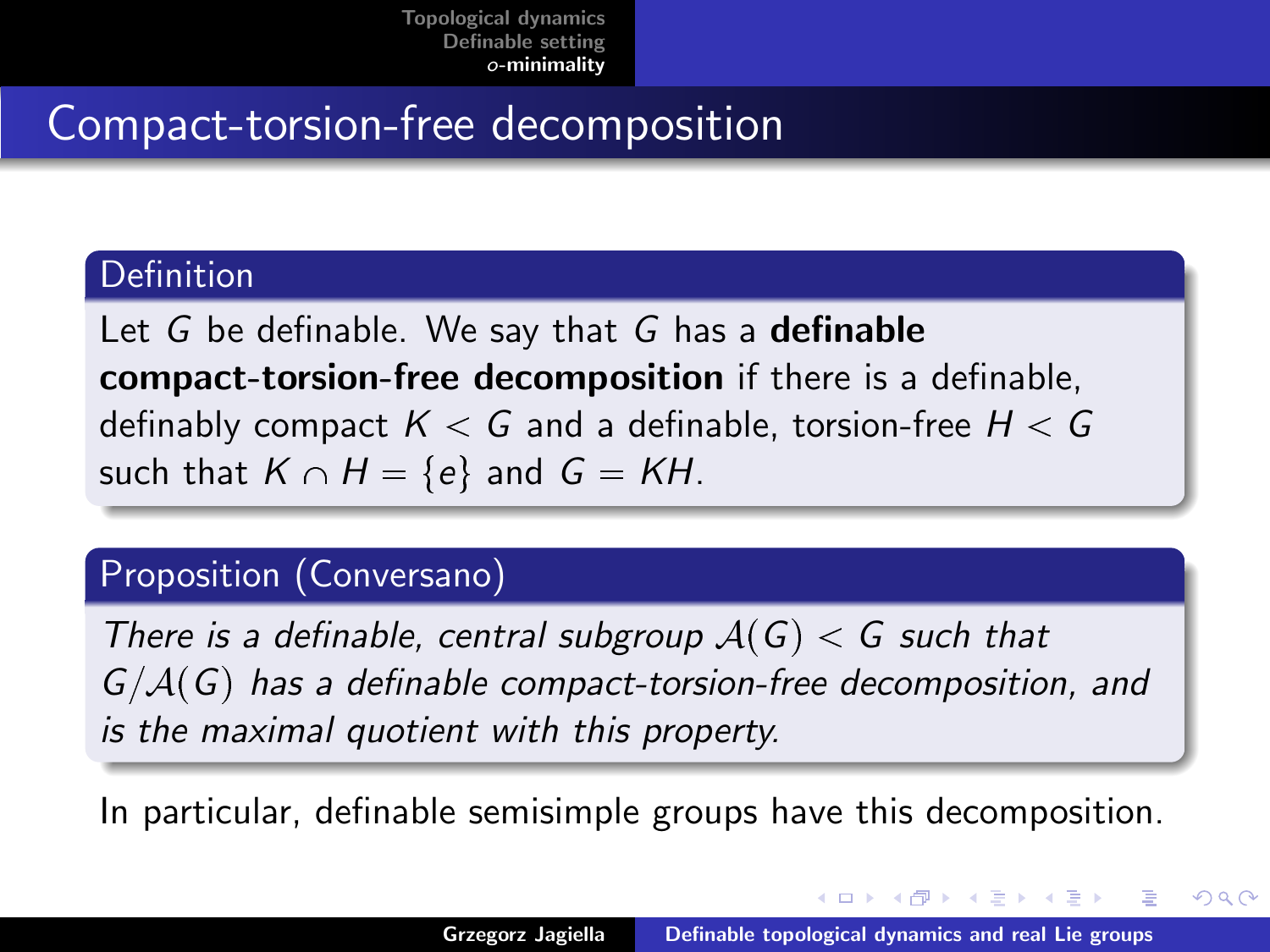# Topological dynamics of  $G(\mathbb{R})$

Let  $G = KH$  be a definable compact-torsion-free decomposition. Goal: describe the  $G(\mathbb{R})$ -flow  $S_G(\mathbb{R})$ .

We already have a description of  $(K(\mathbb{R}), S_K(\mathbb{R}))$  and  $(H(\mathbb{R}), S_H(\mathbb{R})).$ 

We need to understand the interaction between H and K.

メタトメ ミトメ ミト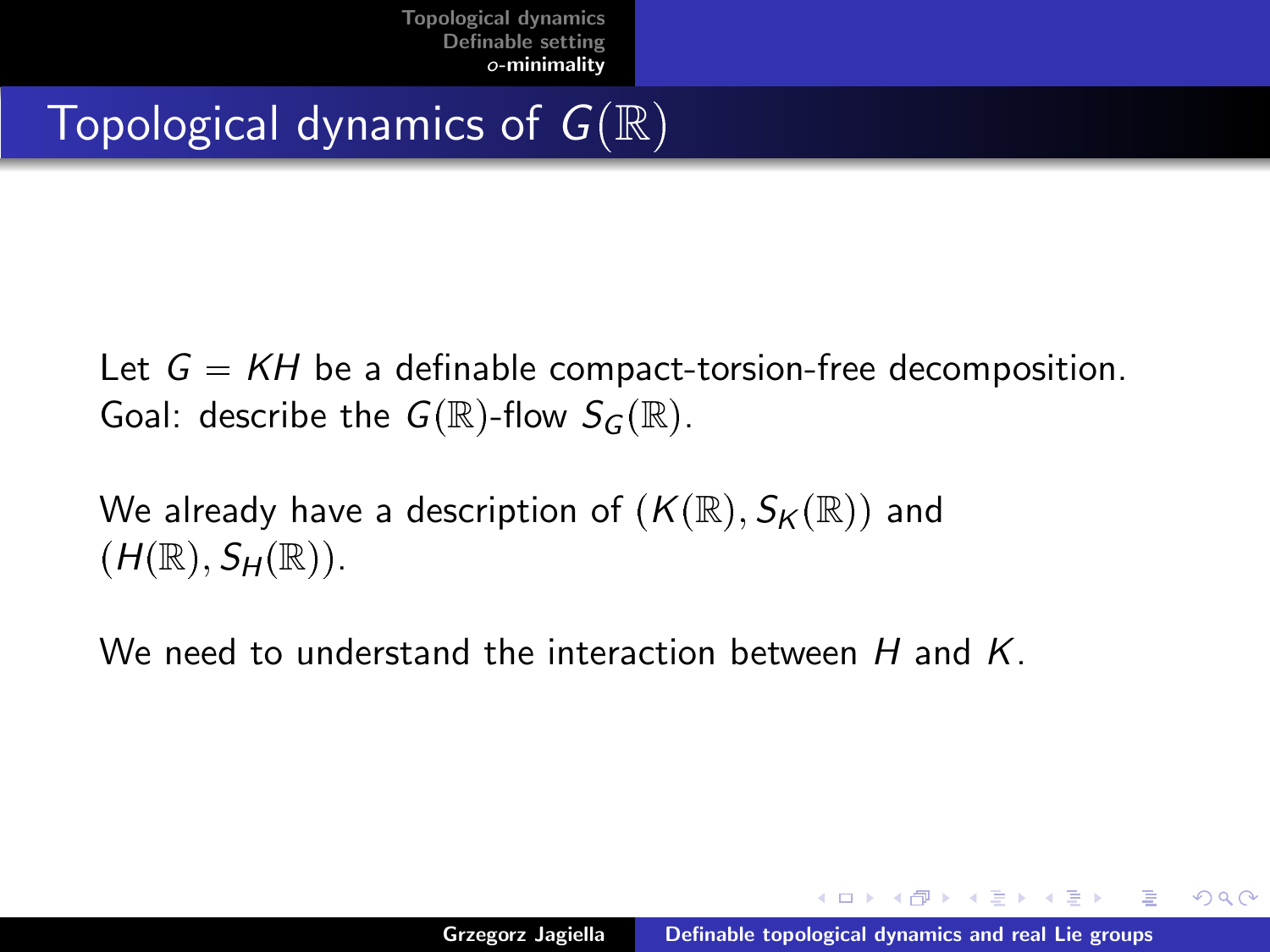## Natural subgroup actions

H acts on the coset space  $G/H$ . This quotient can be identified with K.

So we have a group action of  $H(\mathbb{R})$  on  $K(\mathbb{R})$ .

This induces a group action of  $H(\mathbb{R})$  on  $S_K(\mathbb{R})$  and a semigroup action of  $S_H(\mathbb{R})$  on  $S_K(\mathbb{R})$ .

The action  $H(\mathbb{R}) \subset S_K(\mathbb{R})$  preserves  $\text{Gen}_K(\mathbb{R})$ .

メタトメ ミトメ ミト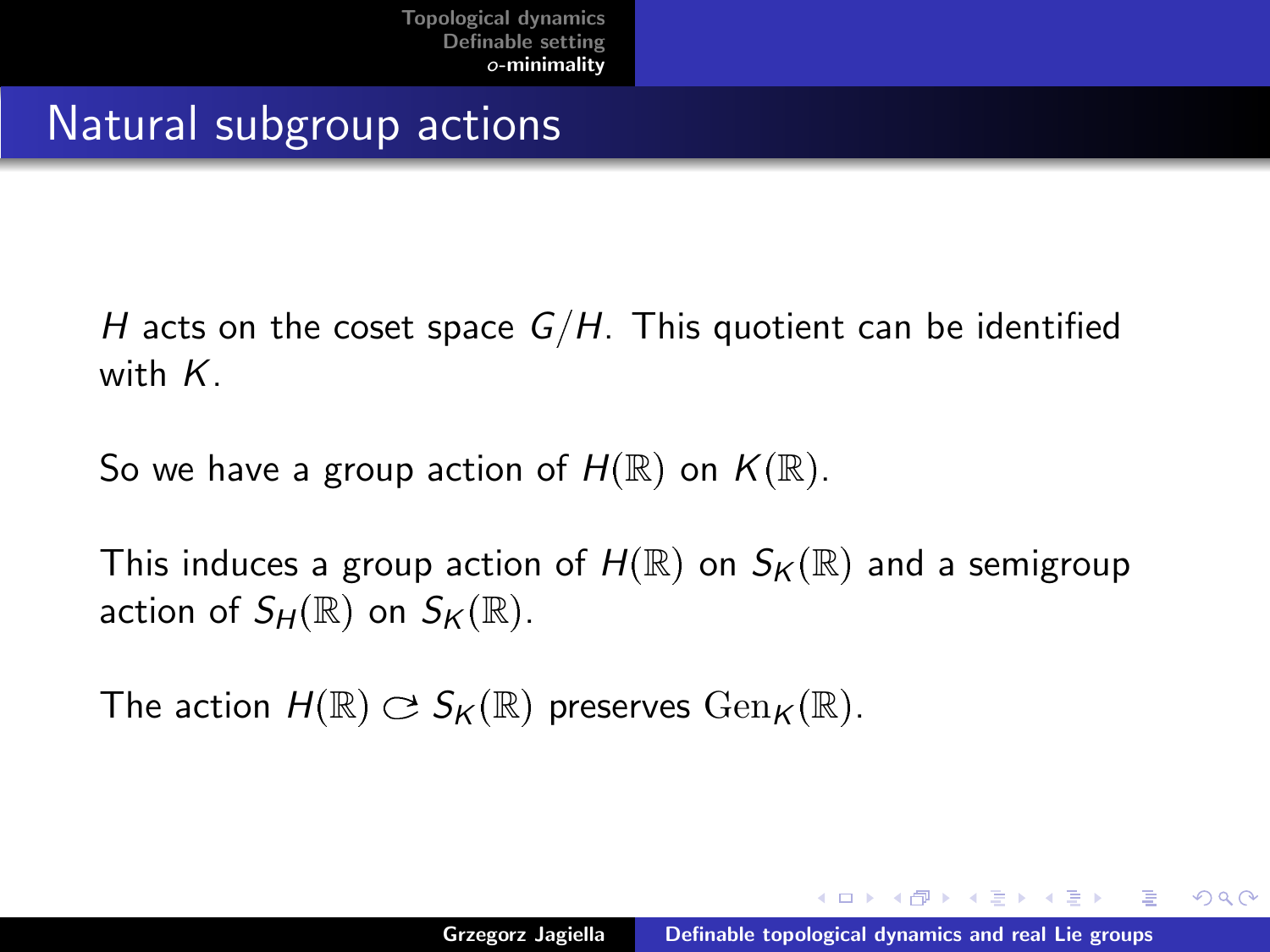## Minimal subflow

### Proposition (J.)

M arbitrary with all types definable.

Let G be an M-definable group. Let K, H be M-definable subgroups of G such that the following conditions hold:

(1) 
$$
G = K \cdot H \text{ and } K \cap H = \{e\}.
$$

- (2)  $S_H(M)$  has an  $H(M)$ -invariant type p.
- (3) The flow  $(K(M), S_K(M))$  has a minimal subflow I which is invariant under the natural  $H(M)$ -action on  $S_K(M)$ .

Then  $I * p$  is a minimal subflow of  $(G(M), S_G(M))$ .

- イタト イラト イラト

へのへ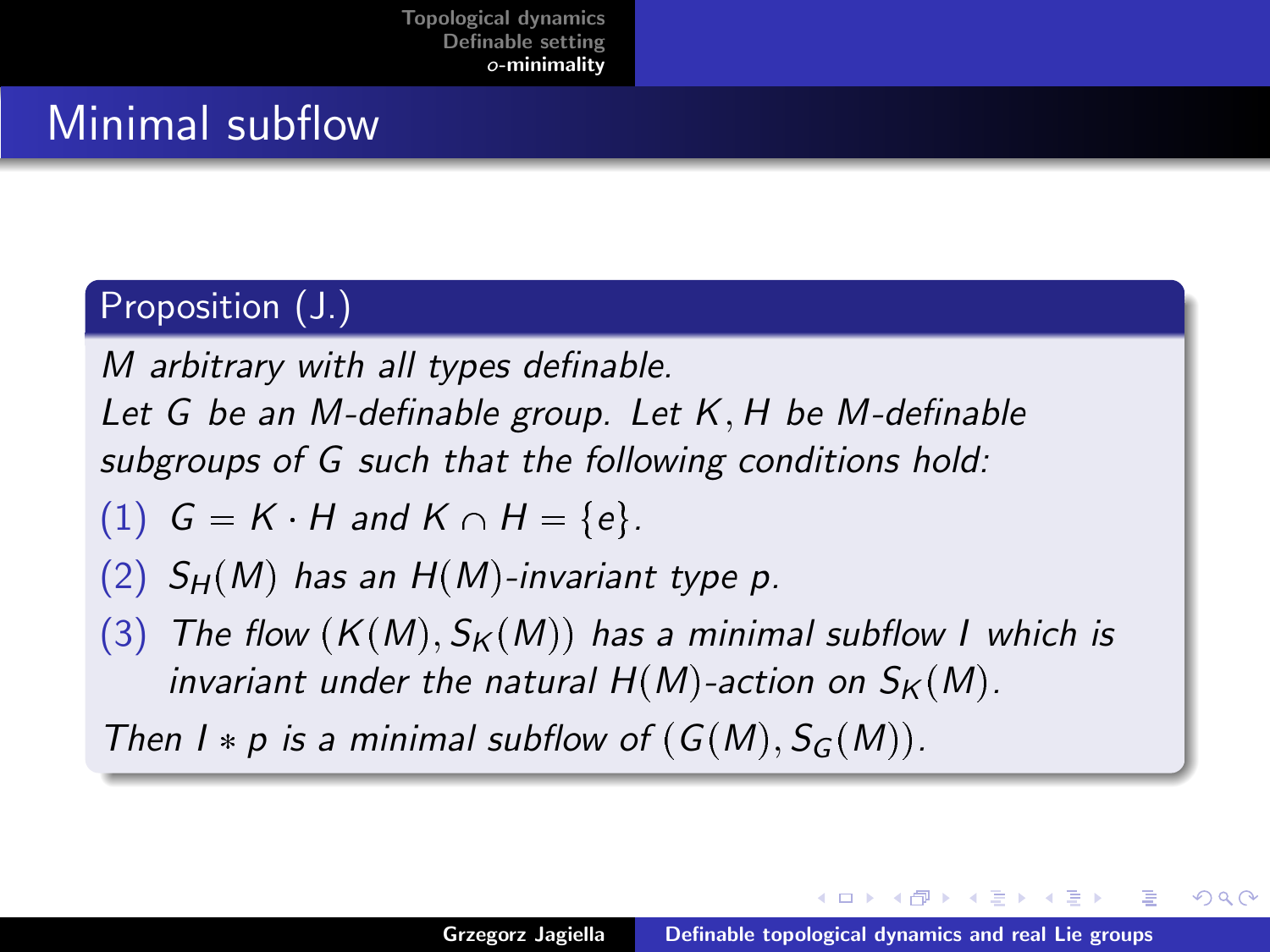# Ellis group

Direct calculation ("coheir arithmetic" + description of  $*$  in  $S_K(M)$  $+$  properties of nonforking extensions) shows that the semigroup operation on  $Gen_{K}(\mathbb{R}) * p$  depends only on a definable function  $\psi : K(\mathbb{R}) \to K(\mathbb{R})$  induced (in a certain way) by the type p. In particular, the Ellis group of  $S_G(\mathbb{R})$  is isomorphic to the image of  $\psi$ .

イロメ イタメ イラメ イラメ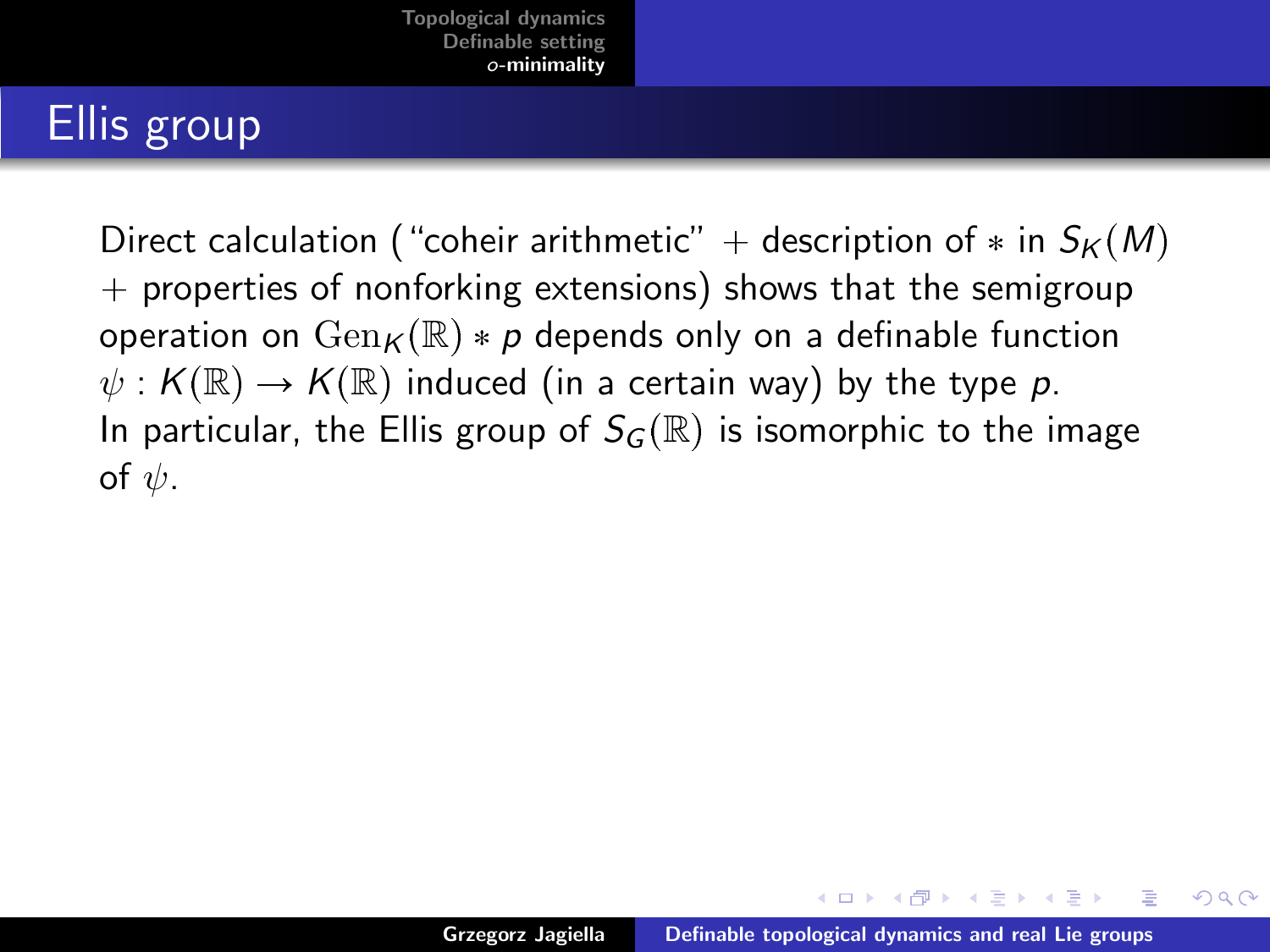# Ellis group

Direct calculation ("coheir arithmetic" + description of  $*$  in  $S_K(M)$  $+$  properties of nonforking extensions) shows that the semigroup operation on  $Gen_{K}(\mathbb{R}) * p$  depends only on a definable function  $\psi : K(\mathbb{R}) \to K(\mathbb{R})$  induced (in a certain way) by the type p. In particular, the Ellis group of  $S_G(\mathbb{R})$  is isomorphic to the image of  $\psi$ .

Again by calculation:  $H(\mathbb{R})$ -invariance of p implies that if  $x \in \text{im}\psi$ then x normalizes  $H$  in  $G$ .

On the other hand, it is easy to check that  $N_G(H) \cap K(\mathbb{R}) \subset \text{im}\psi$ .

#### Proposition (J.)

The Ellis group of  $(G(\mathbb{R}), S_G(\mathbb{R}))$  is isomorphic to  $N_G(H) \cap K(\mathbb{R})$  (=  $N_{G(\mathbb{R})}(H(\mathbb{R}))/H(\mathbb{R})$ ).

イロメ イタメ イラメイラメ

つへへ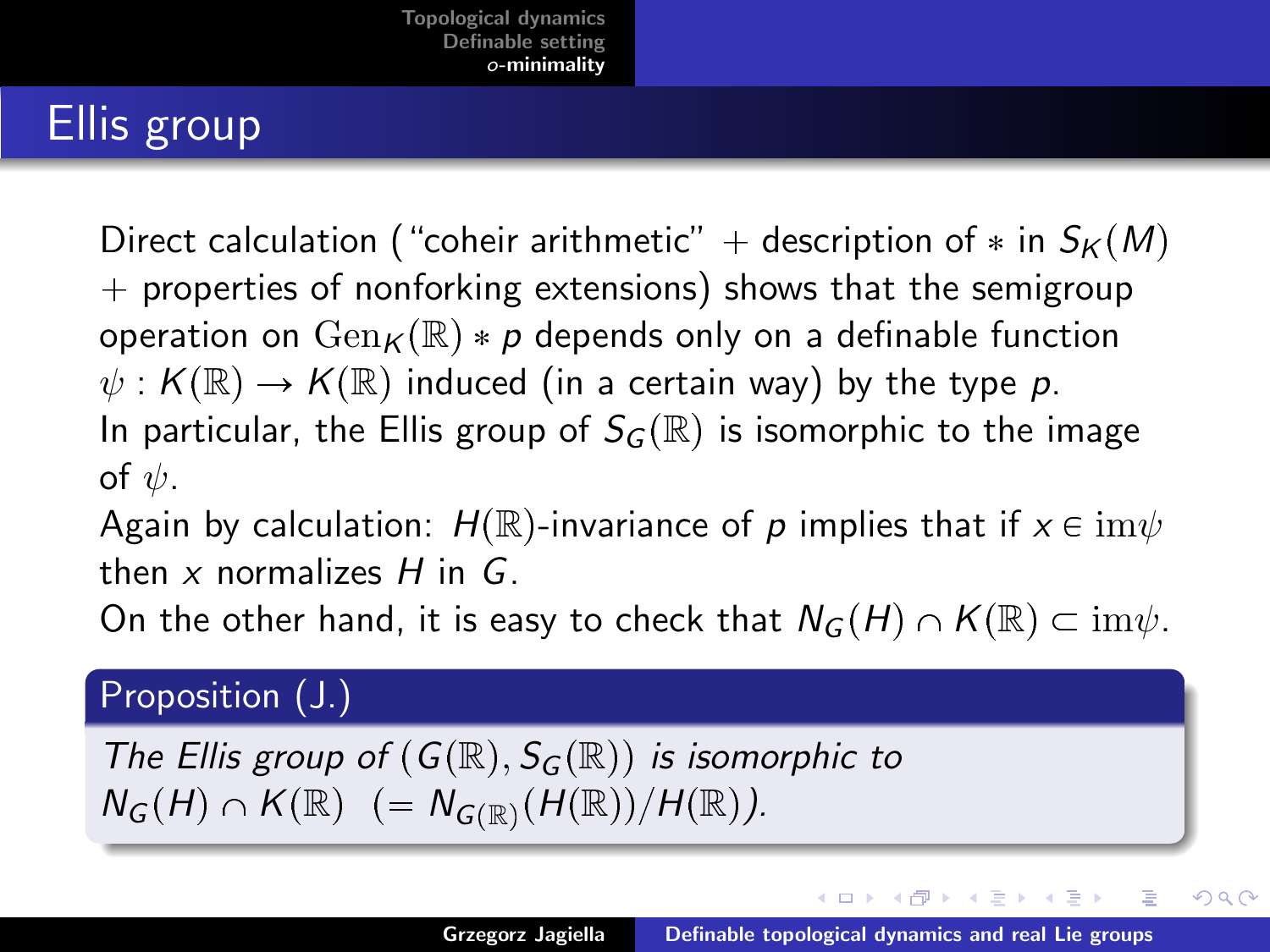

#### Example

 $G(\mathbb{R}) = SL_n(\mathbb{R})$ . Then the Ellis group of  $S_G(\mathbb{R})$  is isomorphic to  $\mathbb{Z}_2^{n-1}$ .

The particular case of  $n = 2$  was first done by Gismatullin, Penazzi and Pillay. It is a counterexample to the question by Newelski whether (at least in a "sufficiently tame" setting), the Ellis group of  $S_G(M)$  is isomorphic to  $G/G^{00}.$ 

マーター マーティング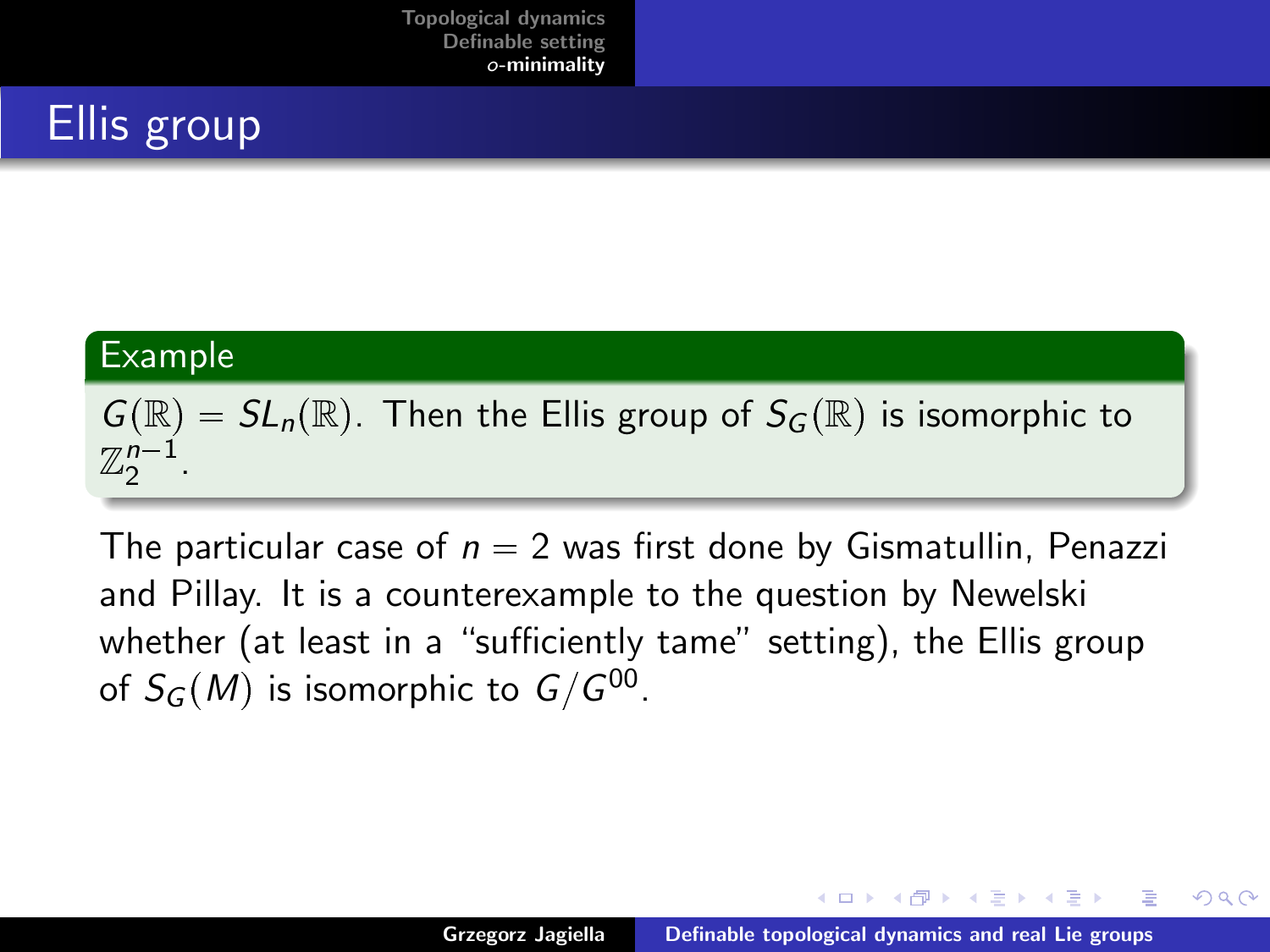## Generalizations

- Universal covers interpreted in a two-sorted structure.
- Generalizations to elementary extensions more difficult types are no longer definable and we are forced to work with external types.
- $\bullet$  (even for  $\mathbb R$ -definable groups interpreted in elementary extensions)

メタト メデト メデト